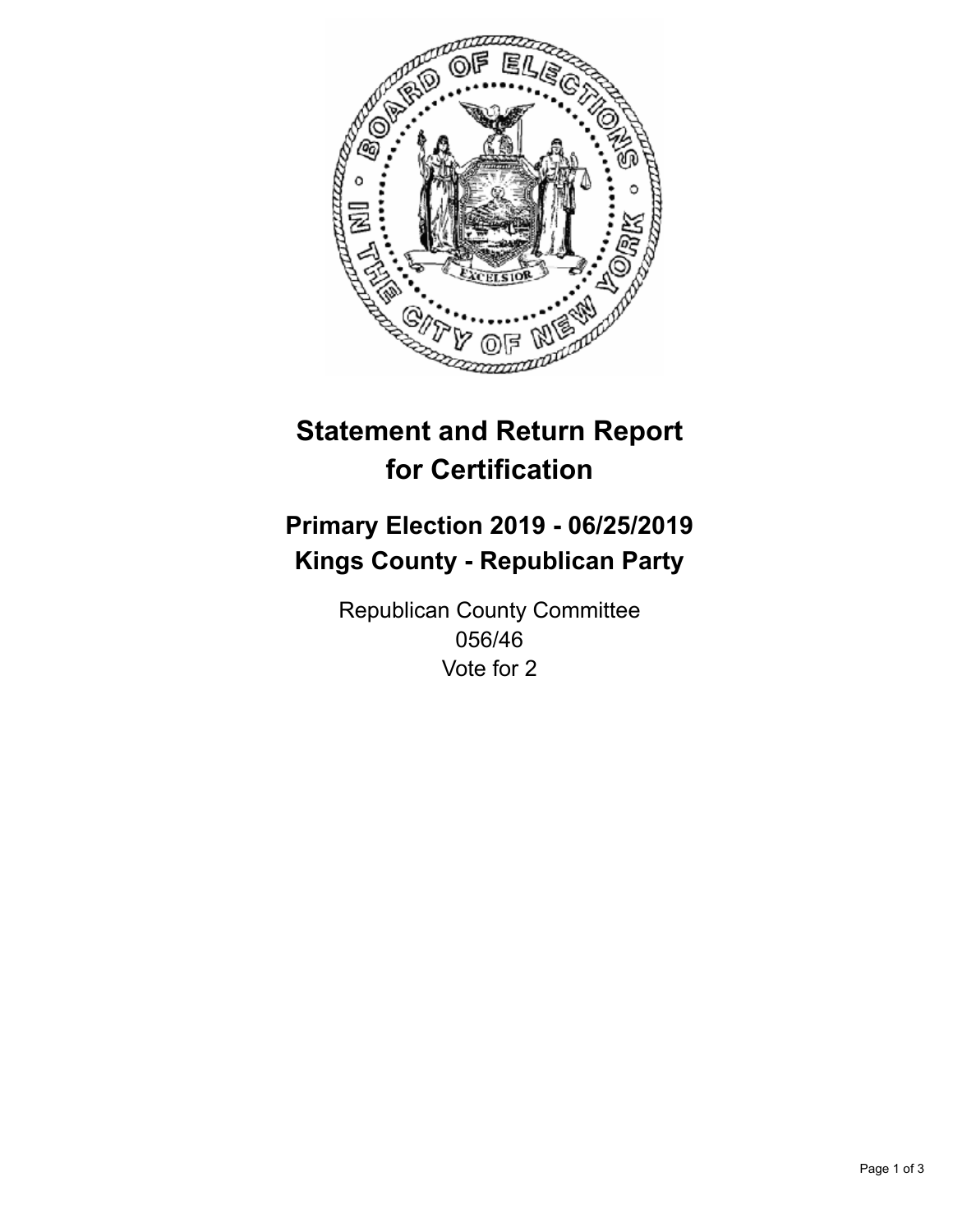

## **Assembly District 46**

| <b>PUBLIC COUNTER</b>                                    | 14       |
|----------------------------------------------------------|----------|
| <b>MANUALLY COUNTED EMERGENCY</b>                        | 0        |
| ABSENTEE / MILITARY                                      | 0        |
| AFFIDAVIT                                                | 0        |
| <b>Total Ballots</b>                                     | 14       |
| Less - Inapplicable Federal/Special Presidential Ballots | $\Omega$ |
| <b>Total Applicable Ballots</b>                          | 14       |
| <b>HASSAN DAGHER</b>                                     | 4        |
| PETER E. CIPRIANO                                        | 8        |
| KAREN A. FERRARO                                         |          |
| JOHN R. PAPAGNI                                          | 7        |
| <b>Total Votes</b>                                       | 20       |
| Unrecorded                                               | 8        |